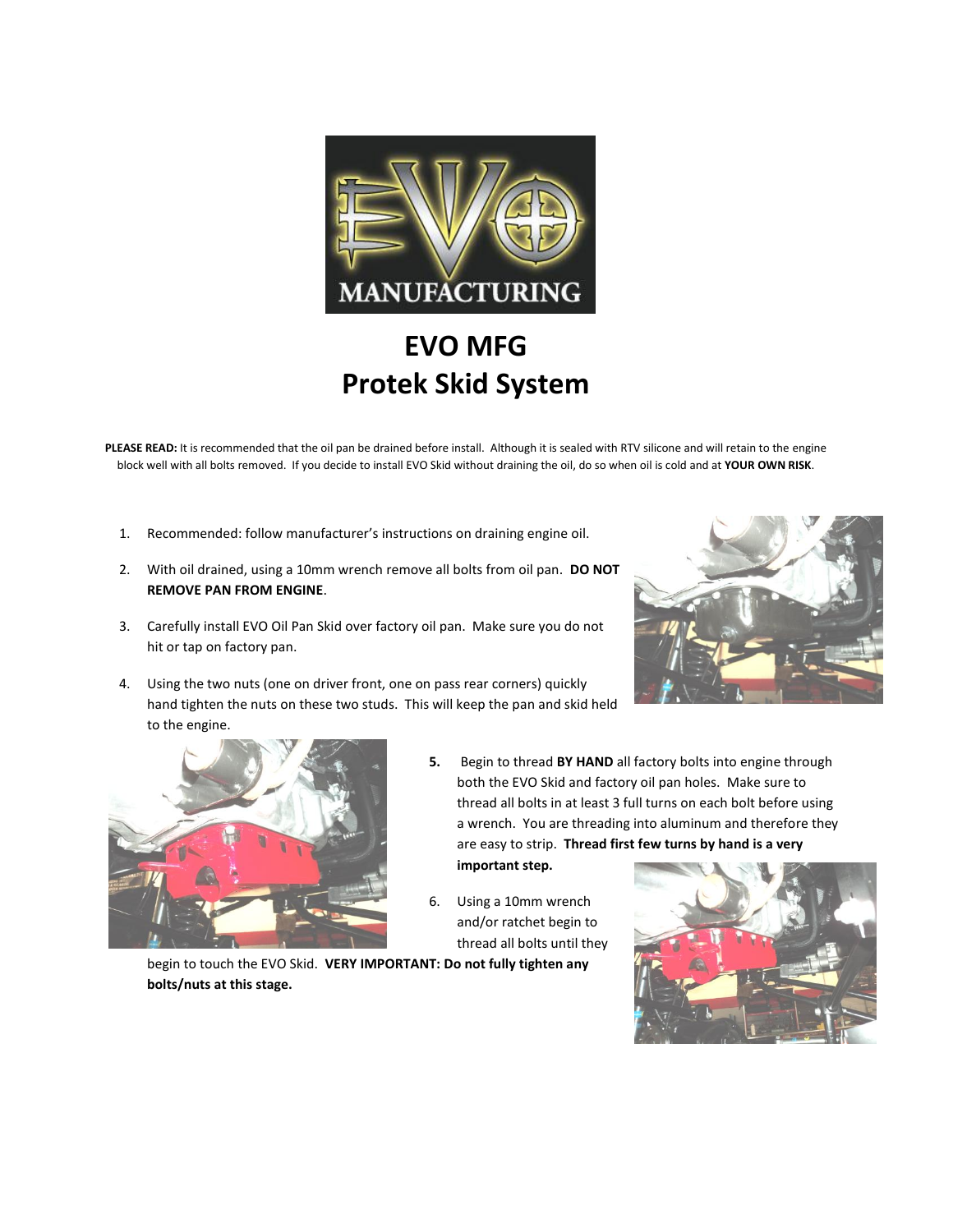- 7. With all bolts just slightly touching the EVO Skid, begin to tighten all bolts in a crossing fashion to 85 **in/lbs**. The pan/skid will work its way to become tight and compressing the RTV sealant. You will need to go over all bolts in this crossing fashion a few times until all bolts are tight.
- 8. Double check that all bolts are tight by starting at one bolt and going around in a circle and ending at the bolt you started with. You may need to do this a couple times aswell. Importance is placed on having all bolts equally tight.
- 9. With all bolts tight, follow factory specifications on finishing the oil change.

## **Before you start engine: MAKE SURE YOU HAVE ENGINE OIL INSTALLED. 500 miles after install, check for any oil residue or leaks from pan.**

### **EVO-1092 2012+ JK Auto Transmission Skid**

#### **EVO-1104 2012+ JK Manual Transmission Skid**

#### **Note: Requires install of EVO-1091 Oil Pan Skid for installation**



 **First Column: Photos of Manual Skid Second Column: Photos of Auto Skid**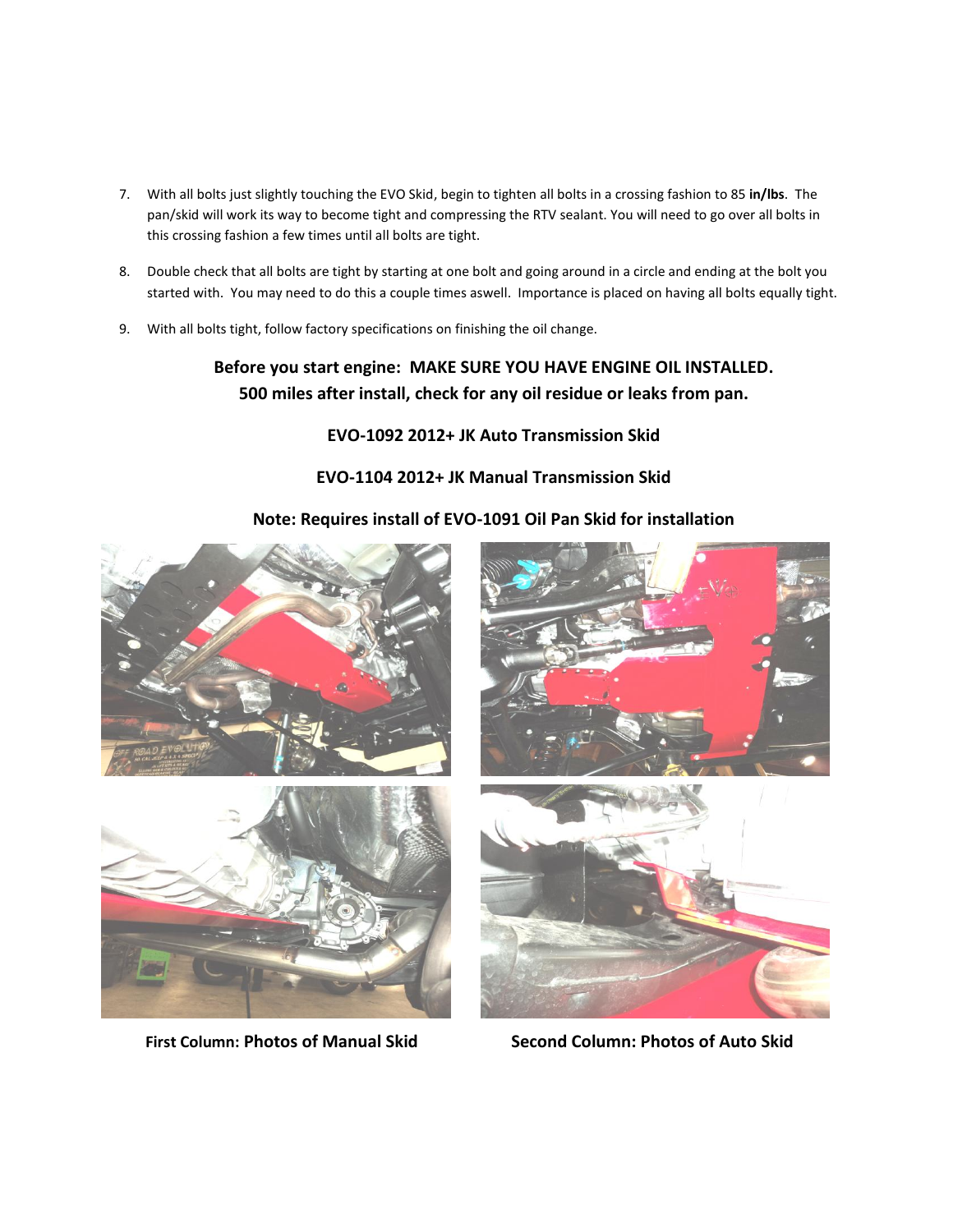- 1. Remove two nuts on top of transmission cross member that secure the transmission mount top plate. These are the two nuts that are on each side of the transmission that the treaded stud if facing up.
- 2. Manuals: With these two nuts removed, slide the EVO transmission skid over these two studs where the studs stick through the two slots cut into the EVO Skid. Thread factory nuts onto studs.
- 3. Autos: With these two nuts removed, using a floor jack, lift the transfer case about a  $\frac{y}{x}$  so the studs are just protruding past the transmission mounting plate. Now slide the EVO skid onto the stud on the driver side. Make sure stud is lined up with the hole in the EVO Skid and then carefully lower transmission/transfercase with the jack. On passenger side, install the supplied passenger side mount bracket onto transmission stud, round hole on EVO Bracket at this end, big slot side on top EVO Skid. Install both factory nuts at transmission and supplied 3/8" hardware at mating between EVO Passenger skid mounting bracket and EVO Skid.
- 4. Using the supplied 7/16" Hardware, install front of skid to oil pan. Transmission skid should be on the lower side of the two tabs on back of the EVO oil pan skid.
- 5. Tighten all bolts: Factory bolts 37 ft/lbs, 7/16" bolts to 60 ft/lbs, 3/8" bolt to 40 ft/lbs



#### **EVO-1093 JK Transmission Crossmember and Exhaust Skid**

- 1. Remove factory transfercase skid (4 bolts: 2 on the center of the transmission cross member, 1 on gas tank, 1 on driver side frame)
- 2. Some JKs have a skid plate/bar on the front of the transmission cross member, remove this as well. Save Hardware, Factory bar you will not reuse.
- 3. Remove two bolts on passenger side that attach the gas tank skid to the transmission cross member.